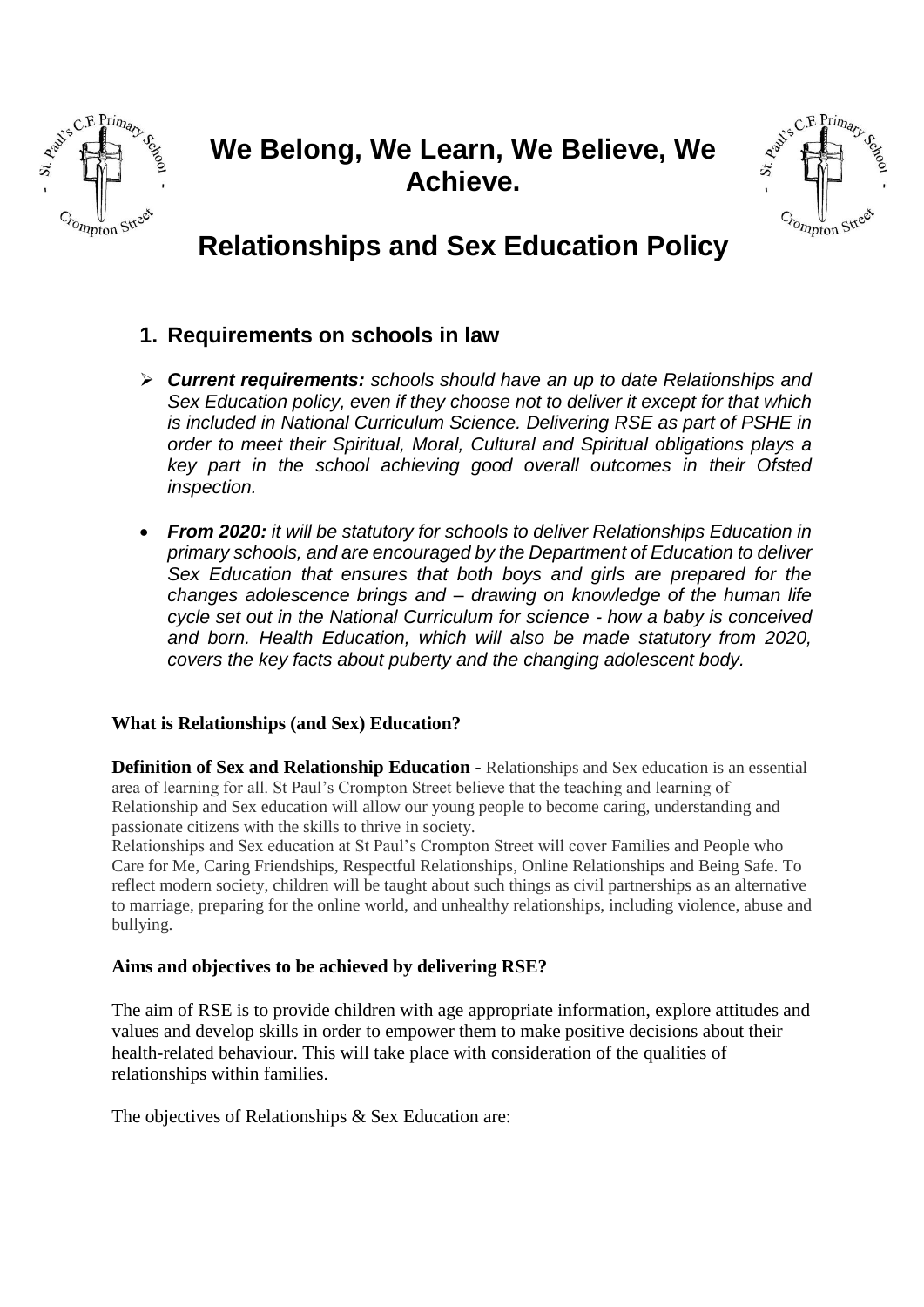| Families and  | Pupils should know -                                                                                                                                                          |  |  |  |  |  |  |
|---------------|-------------------------------------------------------------------------------------------------------------------------------------------------------------------------------|--|--|--|--|--|--|
| people who    |                                                                                                                                                                               |  |  |  |  |  |  |
| care for me   | That families are important for children growing up because they can give love,<br>security and stability.                                                                    |  |  |  |  |  |  |
|               | The characteristics of healthy family life, commitment to each other, including in                                                                                            |  |  |  |  |  |  |
|               | times of difficulty, protection and care for children and other family members, the                                                                                           |  |  |  |  |  |  |
|               | importance of spending time together and sharing each other's lives.                                                                                                          |  |  |  |  |  |  |
|               | That others' families, either in school or in the wider world, sometimes look different                                                                                       |  |  |  |  |  |  |
|               | from their family, but that they should respect those differences and know that other                                                                                         |  |  |  |  |  |  |
|               | children's families are also characterised by love and care.                                                                                                                  |  |  |  |  |  |  |
|               | That stable, caring relationships, which may be of different types, are at the heart of<br>happy families, and are important for children's security as they grow up.         |  |  |  |  |  |  |
|               | That marriage represents a formal and legally recognised commitment of two people                                                                                             |  |  |  |  |  |  |
|               | to each other which is intended to be lifelong.                                                                                                                               |  |  |  |  |  |  |
|               | How to recognise if family relationships are making them feel unhappy.                                                                                                        |  |  |  |  |  |  |
| Caring        | Pupils should know -                                                                                                                                                          |  |  |  |  |  |  |
| Relationships |                                                                                                                                                                               |  |  |  |  |  |  |
|               | How important friendships are in making us feel happy and secure, and how people                                                                                              |  |  |  |  |  |  |
|               | choose and make friends.<br>The characteristics of friendships, including mutual respect, truthfulness,                                                                       |  |  |  |  |  |  |
|               | trustworthiness, loyalty, kindness, generosity, trust, sharing interests and experiences                                                                                      |  |  |  |  |  |  |
|               | and support with problems and difficulties.                                                                                                                                   |  |  |  |  |  |  |
|               | That healthy friendships are positive and welcoming towards others, and do not                                                                                                |  |  |  |  |  |  |
|               | make others feel lonely or excluded.                                                                                                                                          |  |  |  |  |  |  |
|               | That most friendships have ups and downs, and that these can often be worked                                                                                                  |  |  |  |  |  |  |
|               | through so that the friendship is repaired or even strengthened, and that resorting to                                                                                        |  |  |  |  |  |  |
|               | violence is never right.<br>How to recognise who to trust and who not to trust, how to judge when a friendship                                                                |  |  |  |  |  |  |
|               | is making them feel unhappy or uncomfortable, managing conflict, how to manage                                                                                                |  |  |  |  |  |  |
|               | these situations and how to seek help or advice from others, if needed.                                                                                                       |  |  |  |  |  |  |
| Respectful    | Pupils should know                                                                                                                                                            |  |  |  |  |  |  |
| Relationships |                                                                                                                                                                               |  |  |  |  |  |  |
|               | The importance of respecting others, even when they are very different from them                                                                                              |  |  |  |  |  |  |
|               | (for example, physically, in character, personality or backgrounds), or make                                                                                                  |  |  |  |  |  |  |
|               | different choices or have different preferences or beliefs. Practical steps they can<br>take in a range of different contexts to improve or support respectful relationships. |  |  |  |  |  |  |
|               | The conventions of courtesy and manners.                                                                                                                                      |  |  |  |  |  |  |
|               | The importance of self-respect and how this links to their own happiness.                                                                                                     |  |  |  |  |  |  |
|               | That in school and in wider society they can expect to be treated with respect by                                                                                             |  |  |  |  |  |  |
|               | others, and that in turn they should show due respect to others, including those in                                                                                           |  |  |  |  |  |  |
|               | positions of authority.                                                                                                                                                       |  |  |  |  |  |  |
|               | about different types of bullying (including cyberbullying), the impact of bullying,                                                                                          |  |  |  |  |  |  |
|               | responsibilities of bystanders (primarily reporting bullying to an adult) and how to                                                                                          |  |  |  |  |  |  |
|               | get help.<br>What a stereotype is, and how stereotypes can be unfair, negative or destructive.                                                                                |  |  |  |  |  |  |
|               | the importance of permission-seeking and giving in relationships with friends, peers                                                                                          |  |  |  |  |  |  |
|               | and adults.                                                                                                                                                                   |  |  |  |  |  |  |
| Online        | Pupils should know                                                                                                                                                            |  |  |  |  |  |  |
| Relationships |                                                                                                                                                                               |  |  |  |  |  |  |
|               | That people sometimes behave differently online, including by pretending to be                                                                                                |  |  |  |  |  |  |
|               | someone they are not.                                                                                                                                                         |  |  |  |  |  |  |
|               | That the same principles apply to online relationships as to face-to-face                                                                                                     |  |  |  |  |  |  |
|               | relationships, including the importance of respect for others online including when<br>we are anonymous.                                                                      |  |  |  |  |  |  |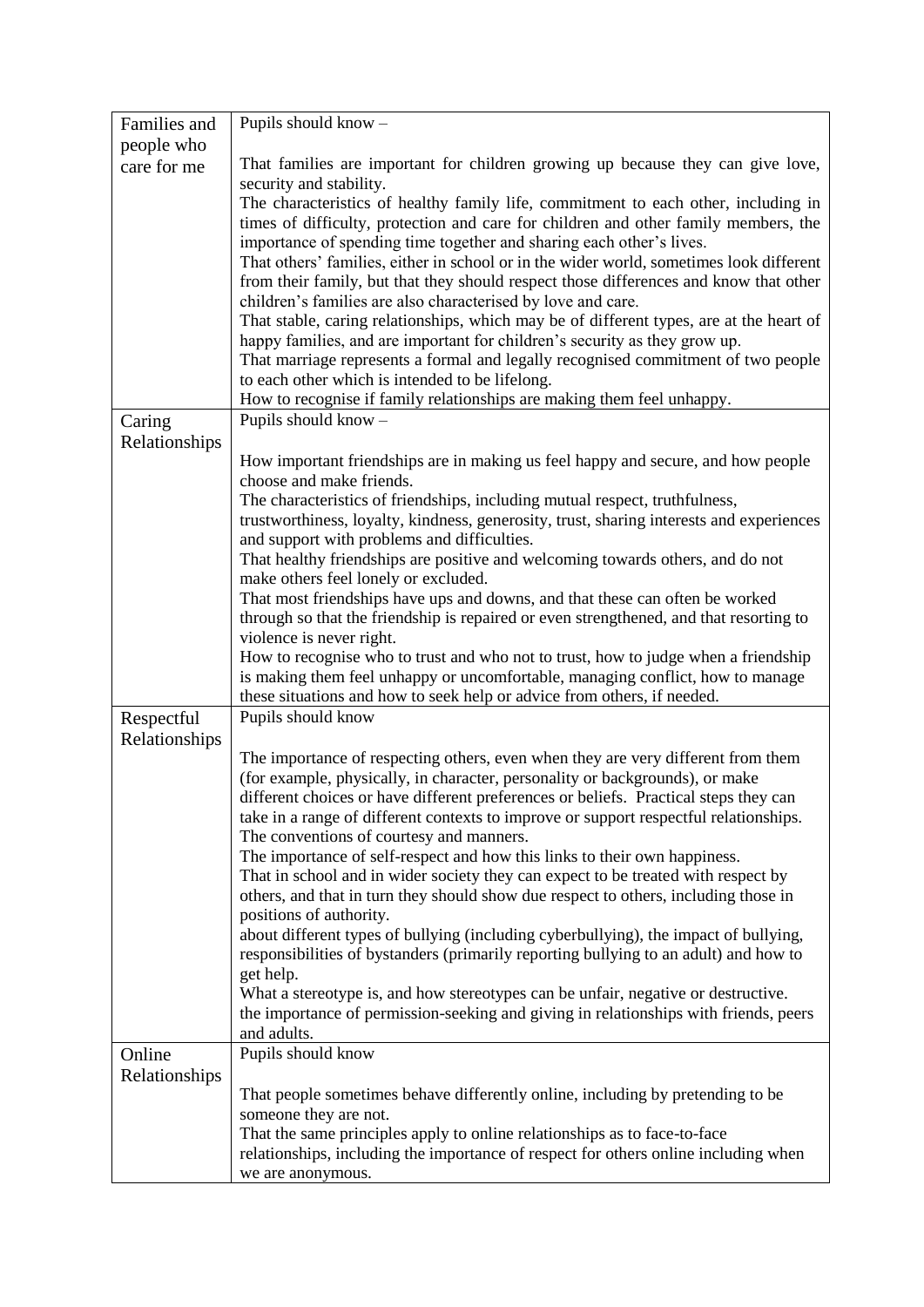|            | The rules and principles for keeping safe online, how to recognise risks, harmful     |  |  |  |  |  |  |
|------------|---------------------------------------------------------------------------------------|--|--|--|--|--|--|
|            | content and contact, and how to report them.                                          |  |  |  |  |  |  |
|            | How to critically consider their online friendships and sources of information        |  |  |  |  |  |  |
|            | including awareness of the risks associated with people they have never met.          |  |  |  |  |  |  |
|            | How information and data is shared and used online.                                   |  |  |  |  |  |  |
| Being Safe | Pupils should know                                                                    |  |  |  |  |  |  |
|            |                                                                                       |  |  |  |  |  |  |
|            | What sorts of boundaries are appropriate in friendships with peers and others         |  |  |  |  |  |  |
|            | (including in a digital context).                                                     |  |  |  |  |  |  |
|            | about the concept of privacy and the implications of it for both children and adults; |  |  |  |  |  |  |
|            | including that it is not always right to keep secrets if they relate to being safe.   |  |  |  |  |  |  |
|            | That each person's body belongs to them, and the differences between appropriate      |  |  |  |  |  |  |
|            | and inappropriate or unsafe physical, and other, contact.                             |  |  |  |  |  |  |
|            | How to respond safely and appropriately to adults they may encounter (in all          |  |  |  |  |  |  |
|            | contexts, including online) whom they do not know.                                    |  |  |  |  |  |  |
|            | How to recognise and report feelings of being unsafe or feeling bad about any adult.  |  |  |  |  |  |  |
|            | How to ask for advice or help for themselves or others, and to keep trying until they |  |  |  |  |  |  |
|            | are heard.                                                                            |  |  |  |  |  |  |
|            | How to report concerns or abuse, and the vocabulary and confidence needed to do       |  |  |  |  |  |  |
|            | so. Where to get advice e.g. family, school and/or other sources.                     |  |  |  |  |  |  |

### **Subject content -**

The scheme of work that we will follow to deliver RSE is SCARF (Safety, Caring, Achievement, Resilience, Friendship)

The programme of study has been selected as over the course of each year group the key areas of study – Families and people who care for me, caring friendships, respectful relationships, online relationships, being safe, mental wellbeing, internet safety and harms, physical health and fitness, healthy eating, drugs, alcohol and tobacco, health and preventions, basic first aid and changing adolescent bodies are studied using age appropriate content and lesson plans. Each year group builds on the previous year allowing the children to deepen their understanding of each area of study.

The programme of study is split up in to six categories that cover all areas of the framework objectives: Me and my relationships, Valuing differences, Keeping myself safe, Rights and responsibilities, Being my best and Growing and changing.

#### **How it is taught? (Methodology, class groupings/single sex groupings and why).**

St Paul's have a dedicated weekly timetable slot for PHSCE lessons including Sex and Relationships. In addition, Sex and Relationships topics will be referred to during curriculum teaching when necessary for example science and PE.

PHSCE lessons are taught as whole class (mixed boys and girls). If a teacher feels it is appropriate to teach genders separately as it is in the best interests of the children then this will be accepted.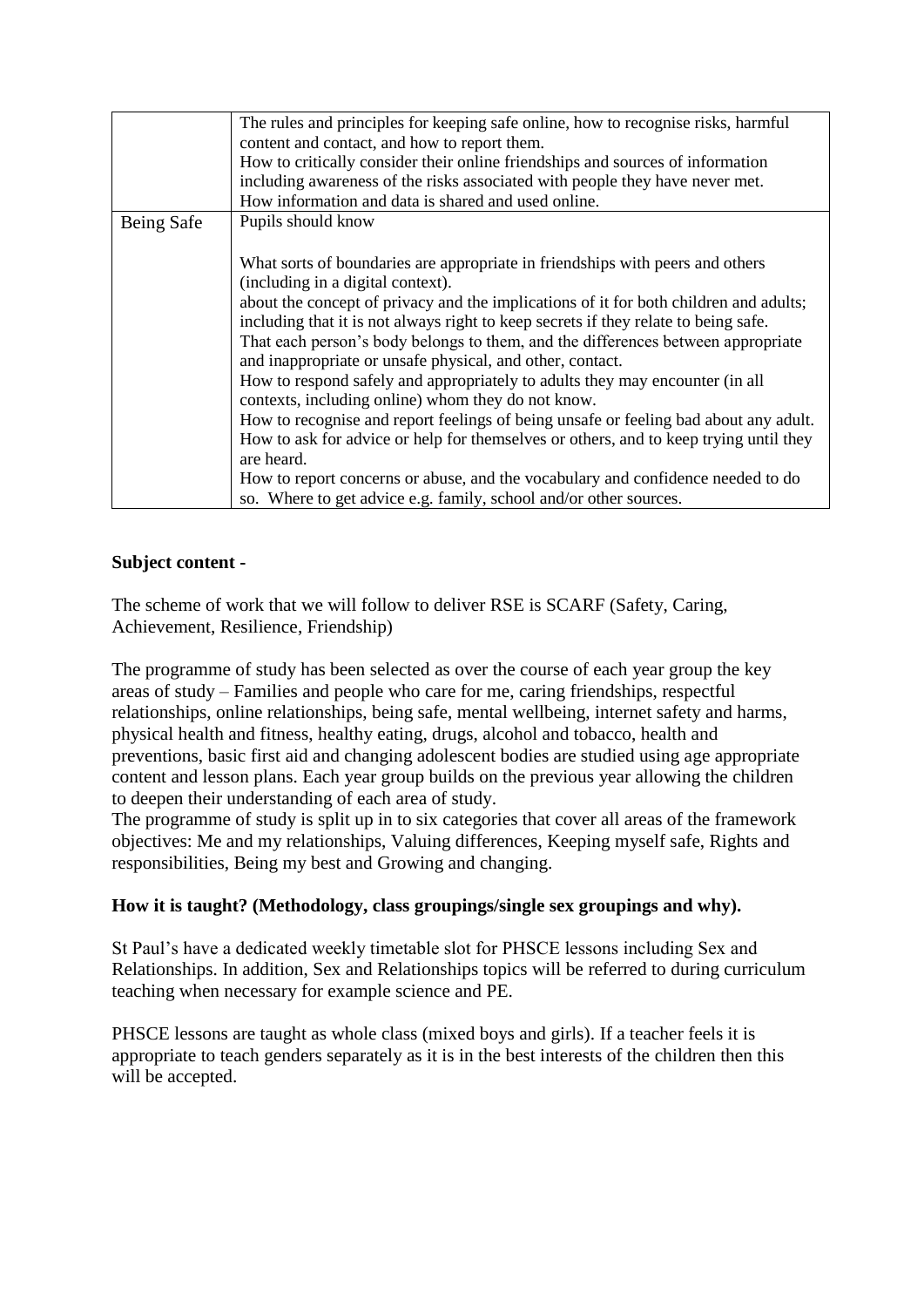|           | Autumn 1             | Autumn 2           | <b>Spring 1</b>    | Spring 2         | Summer 1    | Summer 2     |
|-----------|----------------------|--------------------|--------------------|------------------|-------------|--------------|
| Reception | Me $&$ My            | Valuing            | Keeping            | Rights and       | Being My    | Growing $\&$ |
|           | Relationships        | <b>Differences</b> | <b>Myself Safe</b> | Responsibilities | <b>Best</b> | Changing     |
| Year 1    | Me $&$ My            | Valuing            | Keeping            | Rights and       | Being My    | Growing $\&$ |
|           | Relationships        | <b>Differences</b> | <b>Myself Safe</b> | Responsibilities | <b>Best</b> | Changing     |
| Year 2    | Me $&$ My            | Valuing            | Keeping            | Rights and       | Being My    | Growing $\&$ |
|           | Relationships        | <b>Differences</b> | <b>Myself Safe</b> | Responsibilities | <b>Best</b> | Changing     |
| Year 3    | Me $&$ My            | Valuing            | Keeping            | Rights and       | Being My    | Growing $\&$ |
|           | Relationships        | <b>Differences</b> | <b>Myself Safe</b> | Responsibilities | <b>Best</b> | Changing     |
| Year 4    | Me $&$ My            | Valuing            | Keeping            | Rights and       | Being My    | Growing $\&$ |
|           | <b>Relationships</b> | <b>Differences</b> | <b>Myself Safe</b> | Responsibilities | <b>Best</b> | Changing     |
| Year 5    | Me $&$ My            | Valuing            | Keeping            | Rights and       | Being My    | Growing $\&$ |
|           | Relationships        | Differences        | <b>Myself Safe</b> | Responsibilities | <b>Best</b> | Changing     |
| Year 6    | Me $&$ My            | Valuing            | Keeping            | Rights and       | Being My    | Growing $\&$ |
|           | Relationships        | <b>Differences</b> | <b>Myself Safe</b> | Responsibilities | <b>Best</b> | Changing     |

PHSCE will be taught using 6 half termly planning topics –

### **How Relationships (and Sex) Education is monitored and evaluated? How do you know your students are making progress?**

Children will be assessed across each year group using the Coram Life Education assessment tool. This has been adapted on to St Paul's Crompton Street's assessment format. Children will be assessed through lesson engagement, lesson input, knowledge, work produced as well as day to day actions to show their understanding.

#### **How do you know the programme you are delivering is meeting their needs?**

Our chosen programme of study has 6 half-termly units – Me and My Relationships, Valuing Differences, Keeping Myself Safe, Rights and Responsibilities, Being My Best and Growing and Changing.

Each of these half-termly units cover all strands from the RSE framework: Families and people who care for me, Caring friendships, Respectful relationships, Online relationships, Being safe, Mental Wellbeing, Internet safety and harms, Physical health and fitness, Healthy eating, Drugs, alcohol and tobacco, Health and prevention, Basic first-aid and Changing adolescent body.

The whole school overview highlights where each strand is being taught.

# **How the delivery of the content will be made accessible to all pupils –**

Relationships and Sex Education provision is inclusive of all pupils and consistent with the equalities duties, e.g.

Equal opportunities for boys, girls and transgender pupils. Ethnic, religious and cultural diversity. Varying home backgrounds. Sexual orientation. Special Educational Needs (Curriculums will be adapted through differentiated activities if required. Additional lessons will be taught if necessary. Lesson from previous year groups will be taught if needed.)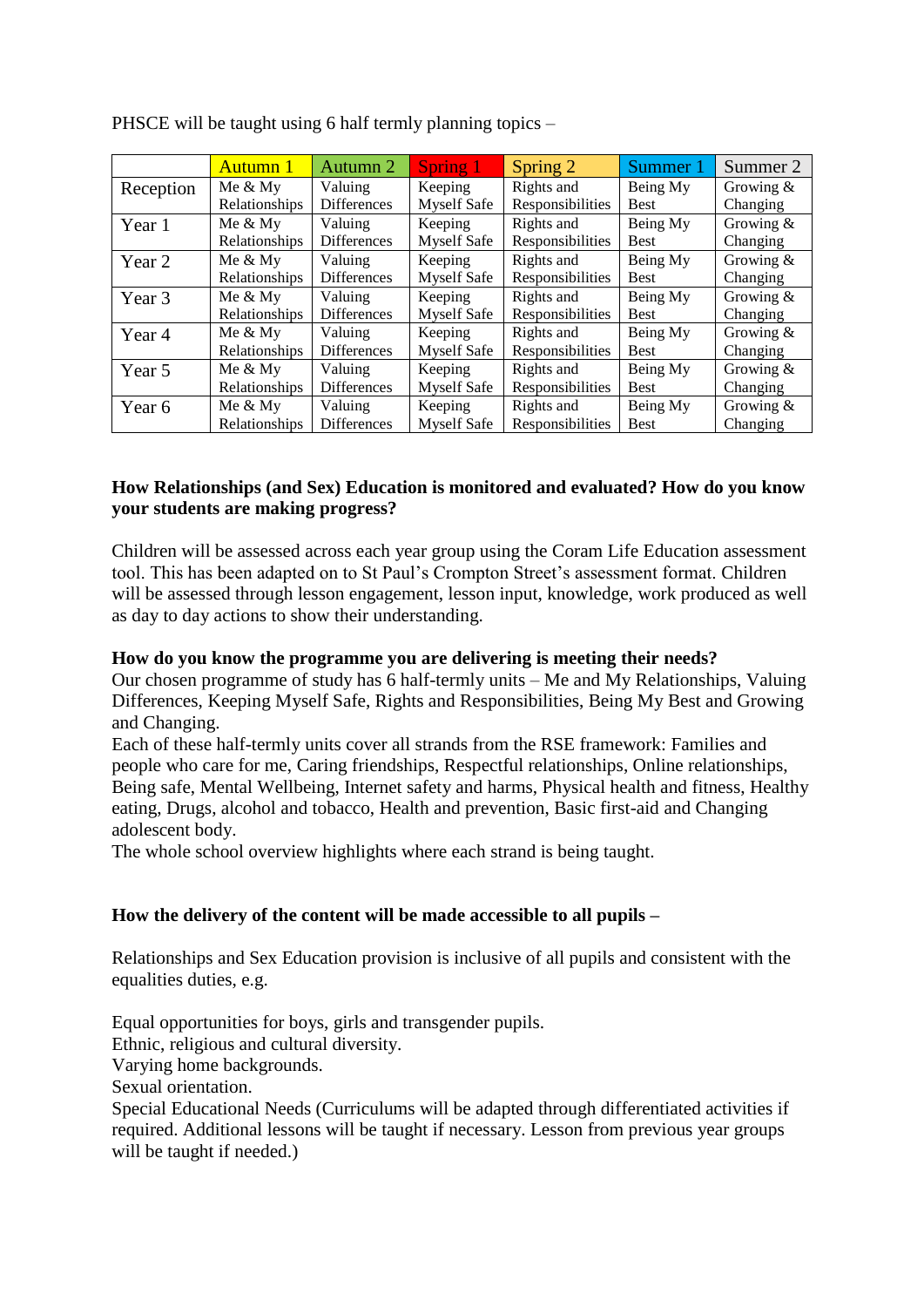### **Parental concerns and withdrawal of students –**

## **How does the school work in active partnership with parents/carers? How does it seek their views and keep them informed of when RSE will be delivered and what it will include? How can they view the resources and seek support in how they can support their children, too?**

St Paul's Crompton Street worked in partnership with parents/carers and governors. St Paul's Crompton Street had an active working group that worked together during the academic year 2019-2020. The PHSCE leader and working group worked in partnership to develop this policy.

#### **What are parents' rights in regards to requesting that their child be withdrawn from Sex Education (from 2020)?**

Parents have the right to request that their child be withdrawn from some or all of sex education delivered as part of statutory RSE. Before granting any such request it would be good practice for the head teacher to discuss the request with parents and, as appropriate, with the child to ensure that their wishes are understood and to clarify the nature and purpose of the curriculum.

#### **How does the school inform parents of their right to request that their child be withdrawn from Sex Education?**

Parents can request to withdraw their child from Sex Education lessons using the request form attached to the policy.

Following completion of the request form a meeting will be arranged with parents and the Headteacher/PHSCE lead to discuss the decision further.

### **How does the school support the parents in fulfilling their responsibility to provide Sex Education at home, if they choose to withdraw?**

Head teachers will automatically grant a request to withdraw a pupil from any sex education delivered in primary schools, other than as part of the science curriculum.

Parents will be given a copy of the objectives set out by The Sex and Relationship framework and a copy of the lesson plans if they request these.

#### **If a pupil is excused from sex education, how does the school ensure that the pupil receives appropriate, purposeful education during the period of withdrawal?**

If a pupil is excused from sex education, it is the school's responsibility to ensure that the pupil receives appropriate, purposeful education during the period of withdrawal. There is no right to withdraw from Relationships Education or Health Education.

#### **Dissemination of the Policy -**

#### **Who the policy has been disseminated to?**

The policy is on the school policy drive accessible to all staff and governors at all times. It is also available on the school website.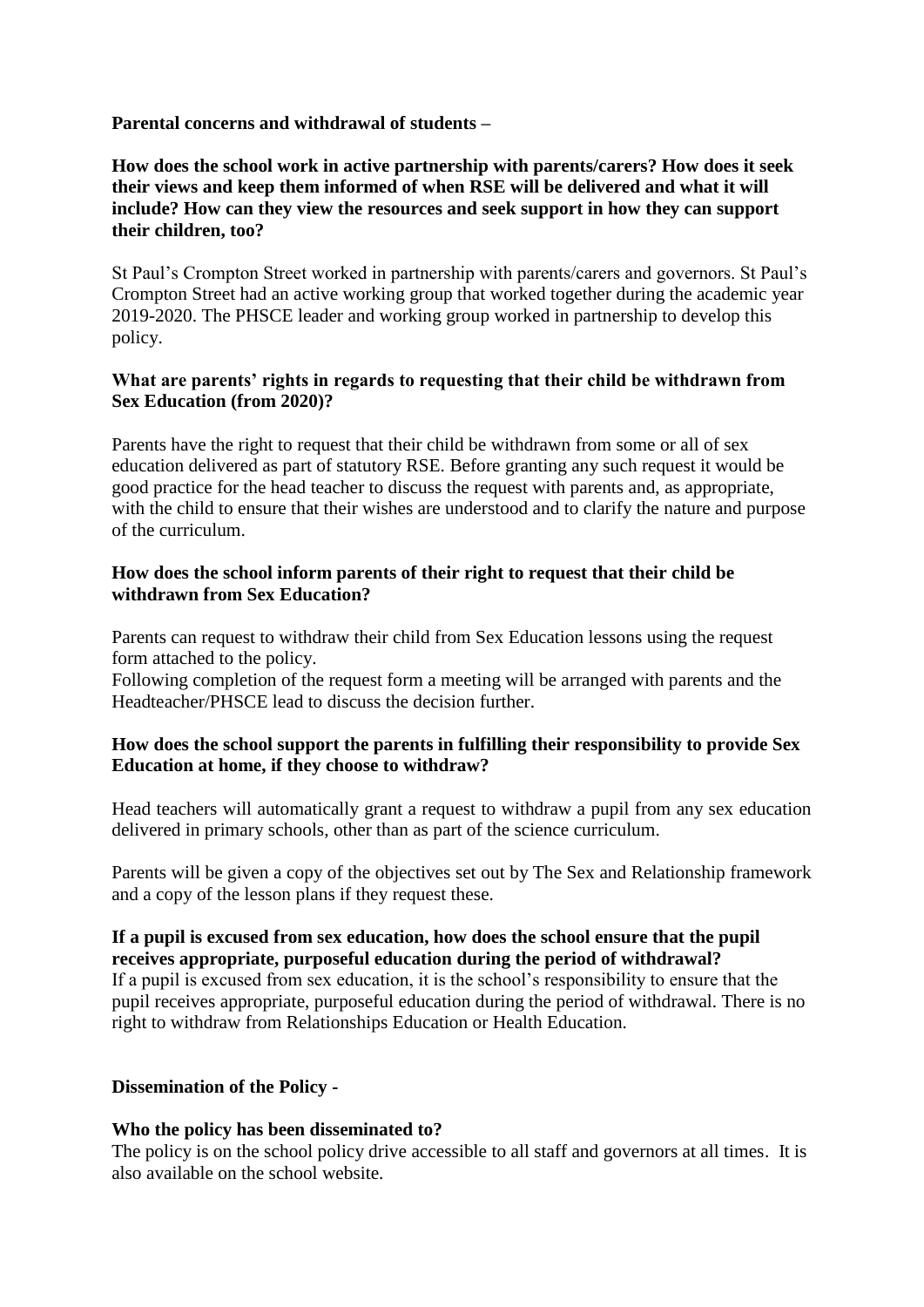### **Where can further copies of this policy and other information about RSE can be obtained from?**

St Paul's Crompton Street ensure the policy is made available to parents and others and is available on the school's website.

### **Any priority areas for development of RSE, e.g. provision of staff training -**

Ensure that CPD is available. Ensure that staff are aware of any statutory updates and requirements.

#### **Sources of Further Information**

#### **This policy has drawn on:**

- DfES 'Sex and Relationship Education Guidance' (2000)
- Brook, Sex Education Forum and PSHE Association 'Sex and Relationships Education (SRE) for the 21st Century' - Supplementary advice to the Sex and Relationship Education Guidance DfE (0116/2000) (2011)
- DfE Relationships Education, Relationships and Sex Education (RSE) and Health Education Draft Guidance (July 2018)

# **This policy should be read in conjunction with the following policies:**

- Schools own Safeguarding (inc. responding to disclosures)
- Schools own Anti-bullying
- Schools Equality, diversity and inclusion policy
- DfE Keeping children safe in education (2018)

#### **Useful resources**

**Coram Life Education Online Teaching and Learning Training Film Clips and** 

**RSE Guidance Document:** supports schools in organising and delivering RSE with

confidence. Available as part of the SCARF online comprehensive Relationships

Education and Health Education curriculum resources:

[https://www.coramlifeeducation.org.uk/scarf/lesson-plans/relationships-education--](https://www.coramlifeeducation.org.uk/scarf/lesson-plans/relationships-education--teacher-resources-guidance-documents-and-training-films)

[teacher-resources-guidance-documents-and-training-films](https://www.coramlifeeducation.org.uk/scarf/lesson-plans/relationships-education--teacher-resources-guidance-documents-and-training-films) (password protected).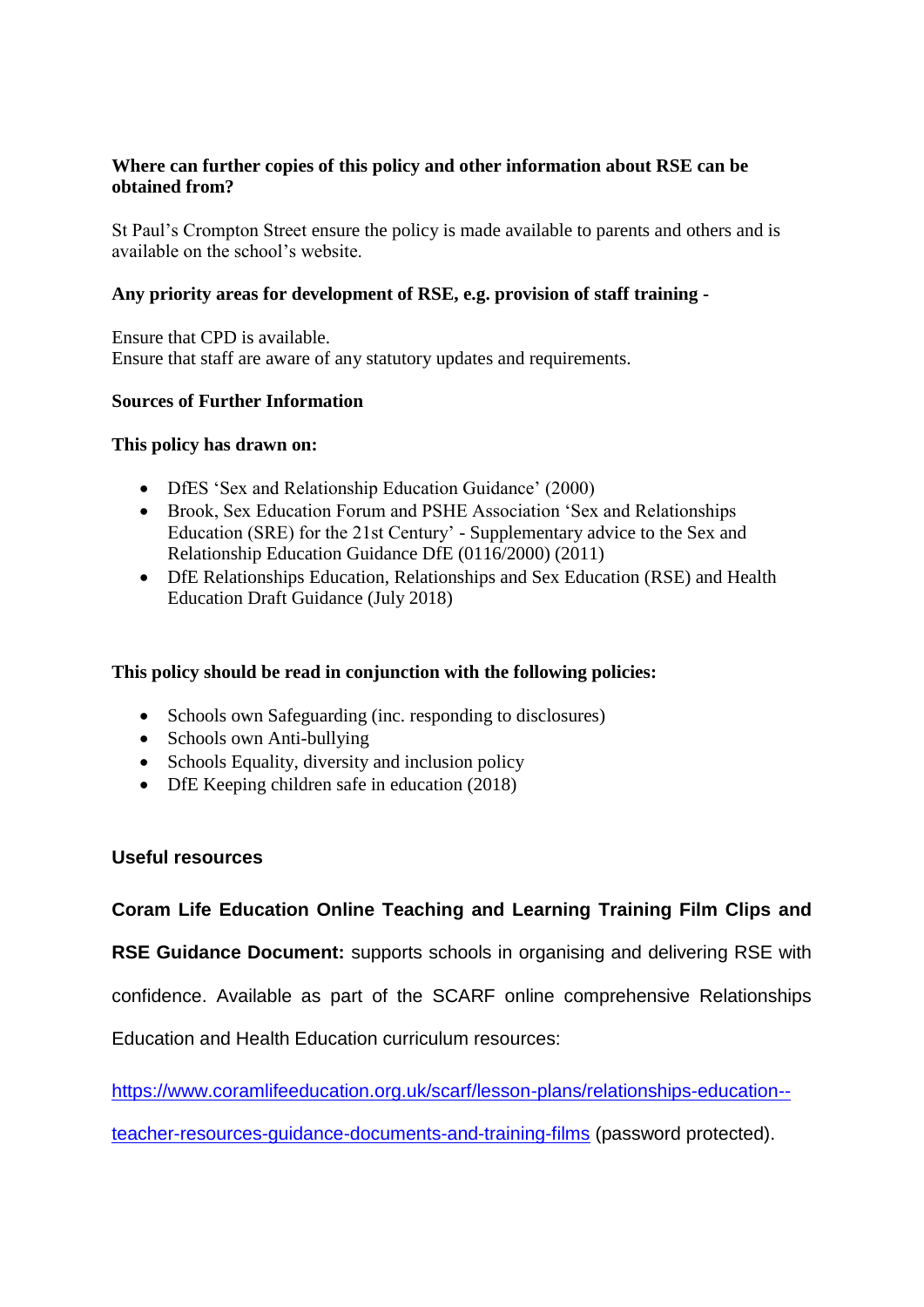# PSHE Association RSE Policy Guidance

[https://www.pshe-association.org.uk/curriculum-and-resources/resources/writing](https://www.pshe-association.org.uk/curriculum-and-resources/resources/writing-your-rse-policy-guidance-pshe-association)[your-rse-policy-guidance-pshe-association](https://www.pshe-association.org.uk/curriculum-and-resources/resources/writing-your-rse-policy-guidance-pshe-association) (members only)

The Sex Education Forum RSE Policy Guidance

[https://www.sexeducationforum.org.uk/resources/advice-guidance/sre-policy](https://www.sexeducationforum.org.uk/resources/advice-guidance/sre-policy-guidance)[guidance](https://www.sexeducationforum.org.uk/resources/advice-guidance/sre-policy-guidance)

The Sex Education Forum have also provided a free resource to assist you in consulting pupils, parents and staff to inform you about what changes need to be made to your RSE policy and practice. 'Activities for consulting about your school sex and relationships policy'.

[https://www.sexeducationforum.org.uk/sites/default/files/field/attachment/Consultatio](https://www.sexeducationforum.org.uk/sites/default/files/field/attachment/Consultation%20activities%20-%20SRE%20policy%20-%20Sept%202014.pdf) [n%20activities%20-%20SRE%20policy%20-%20Sept%202014.pdf](https://www.sexeducationforum.org.uk/sites/default/files/field/attachment/Consultation%20activities%20-%20SRE%20policy%20-%20Sept%202014.pdf)